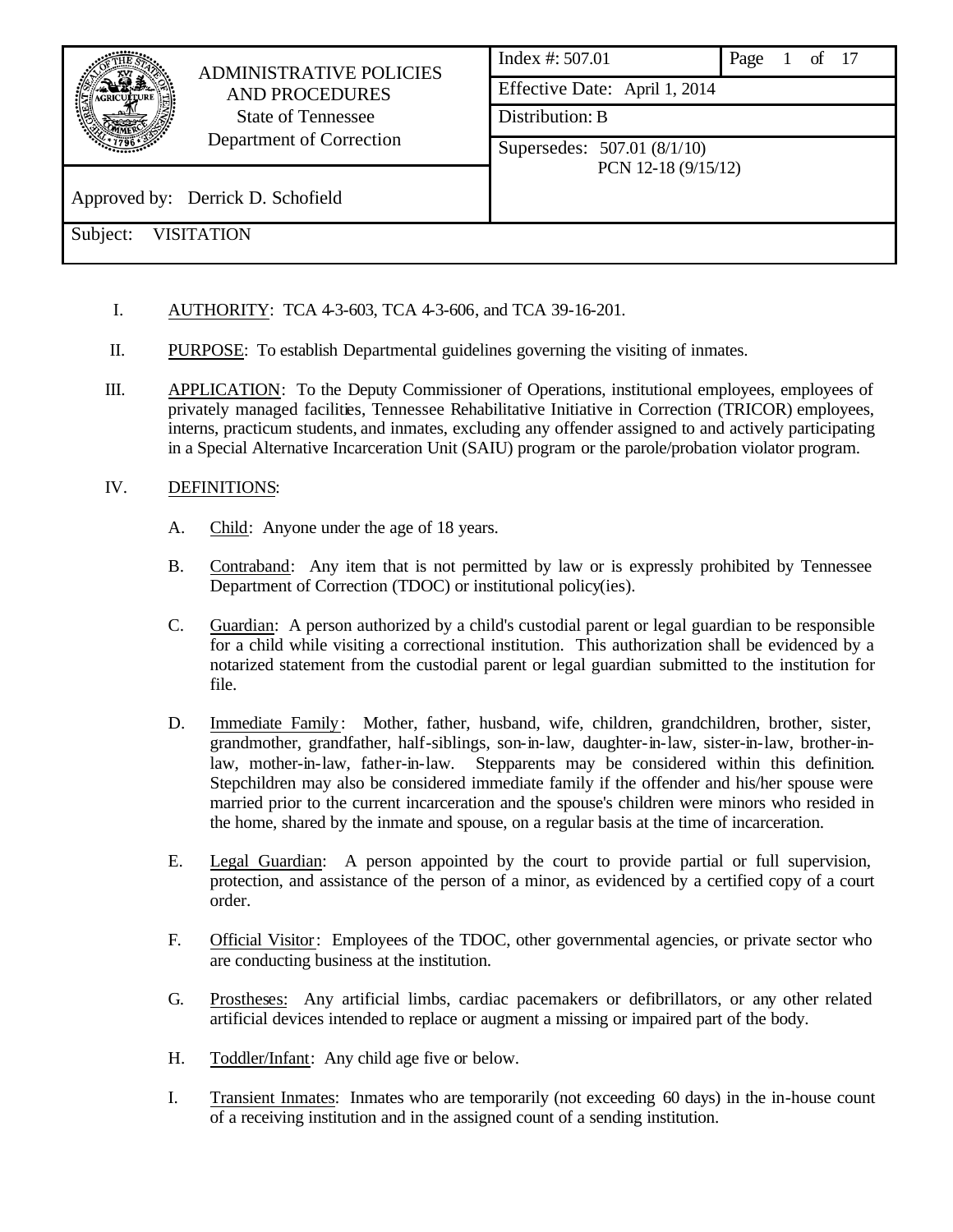- J. Valid Identification (ID): Any original method of identification with photograph issued by a local, state, or federal agency by which to identify a particular individual.
- K. Visitor: Person who has completed application/approval process for permission to visit an offender.
- V. POLICY: TDOC supports visitation as a part of the overall rehabilitation process; and encourages positive involvement with the family. Eligible inmates shall be allowed visitation privileges within the following guidelines. Inmates in an SAIU, Technical Violator, Special Management Unit (SMU) or Security Threat Group (STG) programs are permitted visitation privileges under more restrictive arrangements as specified in the institutional policy as sanctioned by TDOC.

#### VI. PROCEDURES:

#### A. Guidelines

- 1. Local rules pertaining to visiting shall be available to all staff, inmates, and visitors.
	- a. In addition to continual posting in an area accessed by visitors, a visitor's handbook shall be produced and made available for new applicants who provide a selfaddressed stamped envelope with their application. Additional copies will be available at checkpoint.
		- (1) The visitor's handbook shall include the following statement:

"Title VI of the Civil Rights Act of 1964 states that "No person in the United States shall, on the ground of race, color, or national origin, be excluded from participation in, be denied the benefits of, or be subjected to discrimination under any program or activity receiving Federal financial assistance."

- (2) The visitors' handbook shall contain information detailing available avenues of complaint regarding alleged Title VI violations, including methods for contacting the local Title VI Site Coordinator, the Human Rights Commission, and the U.S. Department of Justice.
- (3) A poster regarding Title VI compliance and complaint information shall be posted on bulletin boards in visitation areas at each institution.
- b. Whenever possible, visitation policies or procedural changes should be posted on bulletin boards, announced to inmate council, and published in inmate newspapers 30 days in advance.
- 2. Visitation areas should have facilities accessible to handicapped visitors, including restrooms and entrance ramps to the visitation area.
- 3. Each institution shall be responsible for providing information to visitors about possible transportation to the institution and directions on how to reach the facility.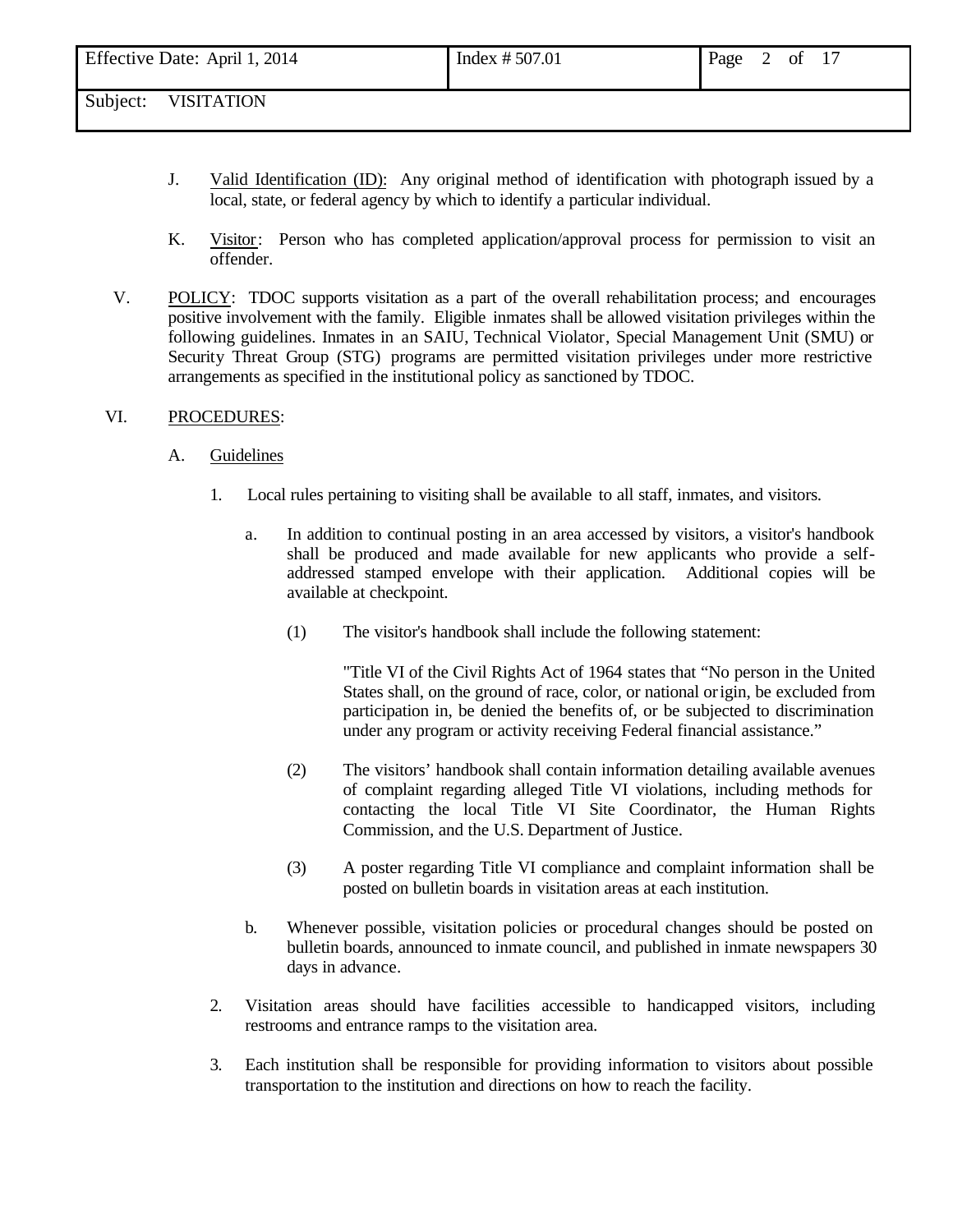- B. Approval and List
	- 1. A list of approved visitors shall be recorded during each inmate's initia l classification.
	- 2. Blank copies of Visitation Application Form CR-2152 shall be furnished to all inmates, with written instructions that prospective visitors shall complete and return the forms with a current photograph to the Deputy/Associate Warden in charge of visitation within 30 days. Applications should be approved or denied within 30 days of receipt.
	- 3. No visitor shall be admitted for visitation until the application is approved, except for immediate family visitors of newly committed inmates. In such instances, the Warden shall have the names of the inmate's immediate family members added to the approved visitor's list, until receipt and approval of the visitation application. (No more than 60 days from inmate intake date shall be allowed for this purpose.)
	- 4. Inmates housed at the reception centers awaiting classification and/or transfer to their assigned institution shall only receive visits from their immediate family members.
	- 5. If the Warden's designee approves the applicant visitor, the name shall be entered into TOMIS conversation Visitor (LIML). The Warden shall make the final decision when an applicant is initially disapproved by a designated reviewer. The inmate shall receive notification within 30 days of receipt of the application as to whether or not his/her visitor is approved. If disapproved, a reason(s) shall be noted. It shall then be the inmate's responsibility to advise the visitation applicant of the approval or denial. The inmate may appeal disapproval through the grievance procedure. (See Policy #501.01)
	- 6. Approval of visitors shall be at the Warden's discretion, in accordance with the following guidelines:
		- a. All immediate family members who apply and eight additional adults may be approved to visit an inmate upon receipt of Visitor Application, CR-2152.
		- b. Every visitor, regardless of age, shall have an approved visitation application on file. All visitors who are currently on approved lists but do not have visitor applications on file, shall submit an updated application within 6 months of the effective date of this policy.
		- c. Children age six and older shall have a photograph (not a photocopy) attached to their visitor application. These photographs will be updated at ages 10, 14, and 18. Updated photographs may be requested more frequently if there have been significant changes in the child's appearance
		- d. Children under 18 years of age may visit provided they are accompanied by their parent, legal guardian, or guardian who is also on the inmate's approved visiting list. Identification is not required for children under the age of 16 years: however, a CR-2152 with a recent picture must be on file. The custodial parent or legal guardian must provide a completed and notarized Parental Consent/Release for Minor's Visitation Form (CR-2152, page 2), which designates permission for the assigned visitors (as guardians) to accompany the child to visit and consent for the child to be searched.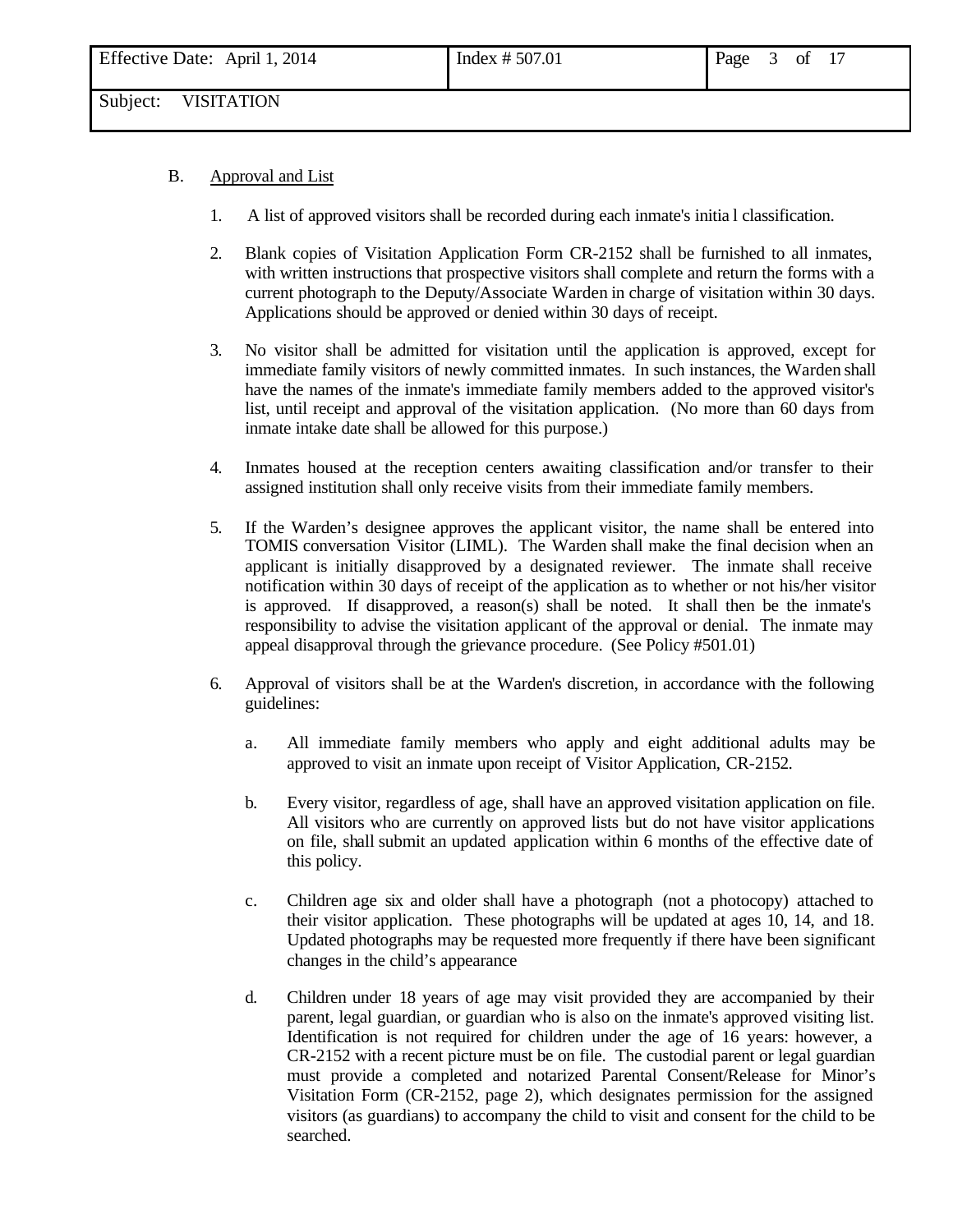- e. The requirements of (d) above do not apply if a visitor is under the age of 18 and legally married to the inmate they are visiting. Proof of marriage must be provided.
- f. Members of the clergy, as recognized by the chaplain or Warden, need not be placed on the Approved Visitors List.
- g. Attorneys of record need not be placed on the Approved Visitors List.
- h. Persons the Warden determines could have a harmful influence on the inmate and/or may constitute a threat to the security of the institution shall not be approved for visitation. This information shall be entered on ETOMIS screen LIMM under Visitor Concerns.
- i. The following will apply for persons with past criminal felony convictions:
	- (1) Only immediate family members with active felony conviction records may submit a visitor application for approval six months following release from incarceration or placement on probation/community corrections or parole supervision (written consent of supervising officer/counselor is required).
	- (2) The Warden may disapprove visitation applications of immediate family members with felony convictions if it is believed that the security of the institution or safety of individuals could be jeopardized. This information shall be entered on E-TOMIS screen LIMM under Visitor Concerns.
- j. The following will apply to former employees:
	- (1) Current or former employees of TDOC, TRICOR, or contract agencies (in Tennessee), interns, and practicum students shall not be approved unless they are immediate family members of inmate.
		- (a) If the person's separation from TDOC/TRICOR service was due to a violation of state law, e.g., trafficking in contraband whether or not prosecution occurred, visitation requests will not be considered, even if the employee has become an immediate family member.
		- (b) If the person's separation from TDOC/TRICOR service was the result of a violation of Policy #305.03, Employee/Offender Interaction, visitation requests will not be considered, even if that individual has become an immediate family member.
		- (c) If the person's separation from TDOC/TRICOR service was voluntary and not due to the events as described in (a) and (b) above, the individual may submit an application for consideration after 48 months from the date of TDOC separation.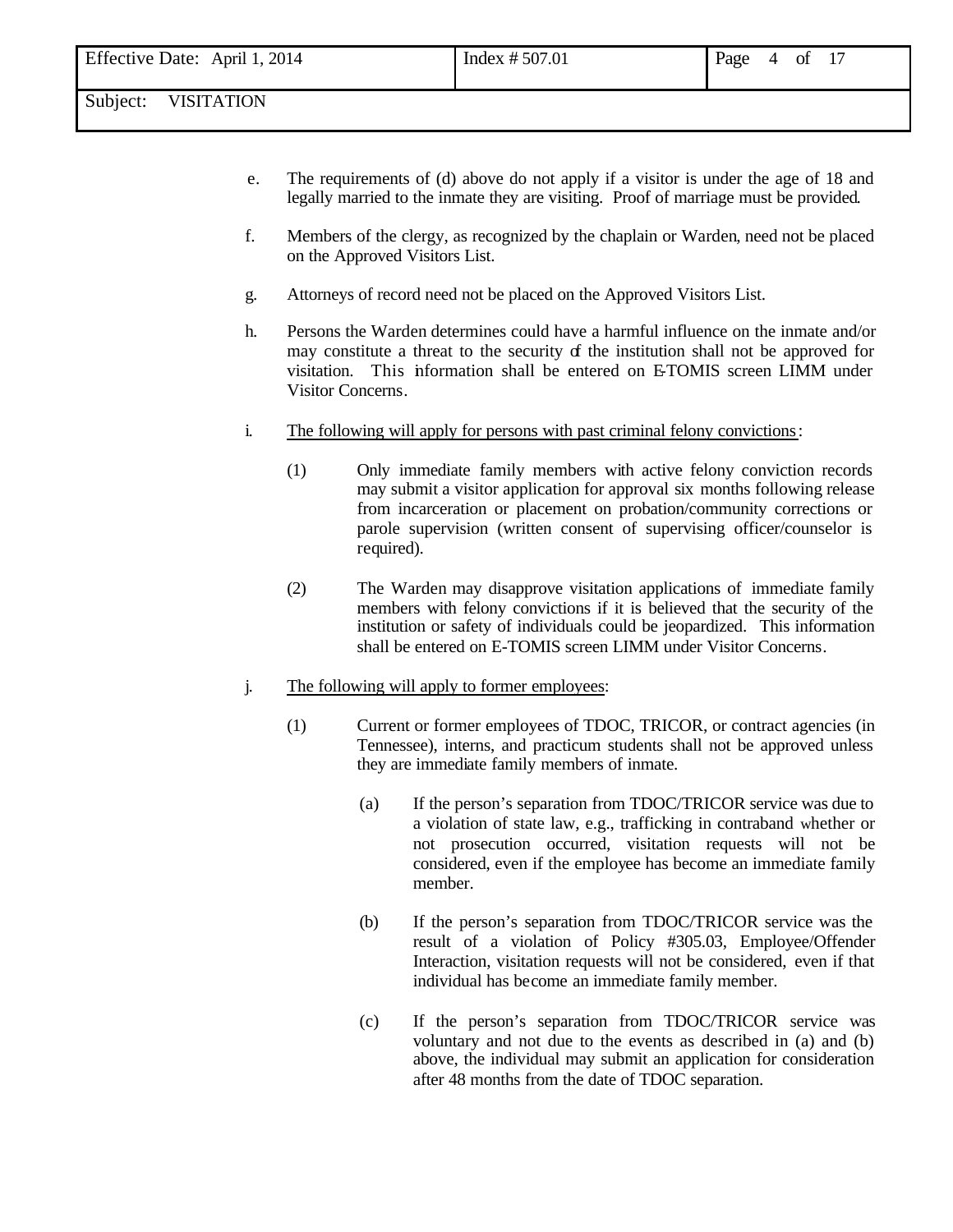- (d) If a person's separation from TDOC**/**TRICOR service was completely voluntary with no policy violation and the person is currently married to the inmate, visitation requests shall also not be considered for a period of 12 months from the date of the marriage to the inmate, nor for a period of 48 months from the date of separation. If the former employee worked at the facility where visitation would occur, visitation will not be allowed.
- (2) Former TDOC/TRICOR employees, on visitation list as of October 1, 1998, shall be allowed to remain on the list.
- k. All sections of the CR-2152 shall be completed. If any falsification of the CR-2152 occurs by a visitor applicant, the visitor applicant shall not be allowed to resubmit a visitor application for a minimum of six months. This information shall be entered on E-TOMIS screen LIMM under Visitor Concerns.
- l. Persons participating, or those who have participated, as volunteers may be considered for visitation approval following a period of 24 months from the conclusion of the volunteer effort.
- m. Visitors may be approved for placement on only one inmate's visiting list unless there are additional incarcerated inmates who are immediate family members of the visitor and the relationships can be substantiated. In the event that sibling inmates are incarcerated at the same facility, immediate family members may visit those inmates at the same time at the discretion of the Warden.
- n. Additions or substitutions to the approved list shall be made on a regular basis but at least quarterly by the same application and approval system cited above. Applications received seeking approval to visit an inmate, who is not yet eligible for a change to his/her list, shall be placed in the inmate's visitation file with an explanation note regarding the eligibility date for re-submission. A copy of the explanation note shall be given to the inmate who then should notify the applicant.
- o. When a visitor has been removed from a non-immediate family inmate's visiting list due to a request from the inmate or the visitor, there shall be a one year waiting period before that visitor may be placed on another non-immediate family inmate's visiting list.
- p. After inmates are released from TDOC custody or released to probation/parole , their currently approved visitors will be required to wait one year before being considered for placement on another inmate's visitation list.
- C. Guidelines for inmates under conviction for sex-related offenses against children:
	- 1. An offender with a current or previous conviction for a crime involving a sexual offense against a minor is restricted from having contact visits with children under the age of 18, except under the guidelines set forth in a duly signed and witnessed Contact Visitation with Minors Agreement, CR-3619.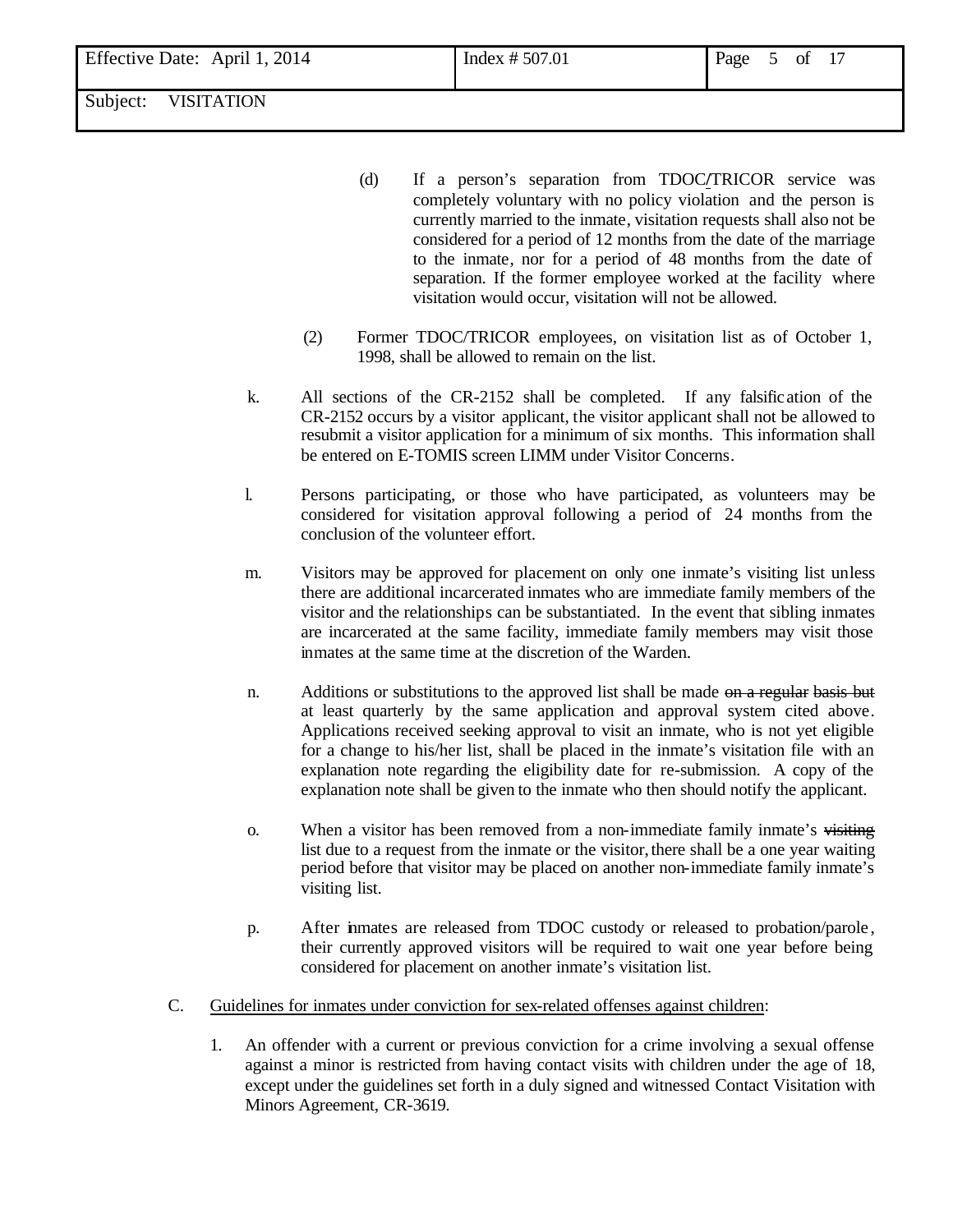- 2. The Warden/designee will ensure that this form is executed for all inmates with these types of convictions, regardless of the date they entered TDOC custody. The form will be completed as a part of the classification process.
- 3. Inmates who refuse to sign CR-3619 shall be restricted to non-contact visits with children.
- 4. Any observed or reported contact of a sexual nature with a child by an inmate shall be immediately reported by the Warden/designee to the local Department of Children's Services, and Child Protective Services Division.
- 5. A victim of an inmate convicted of a sex offense will not be permitted to visit the inmate unless specifically approved by the Warden, and then only non-contact visits shall be allowed.
- D. File
	- 1. All application files received from visitor applicants shall be maintained in the visitation file, clearly marked approved or disapproved with the signatures of the Warden/designee.
	- 2. All visitation files shall subsequently be transferred as a part of the inmate's institutional record whenever the inmate is assigned to a different institution. (See Policy #403.01.1) The receiving Warden shall contact the sending Warden if visitation files have not been received within 15 days. If these files have not been received within 30 days, the receiving Warden shall notify the Deputy Commissioner of Operations via Outlook.
	- 3. Each institution shall maintain a record of the names of all visitors admitted to the institution to visit inmates. This record will be maintained in a bound logbook separate from the inmate's visitation file and shall remain at the institution where visit occurred. The logbook will be maintained for a period of three years. Visitor arrivals and departures shall be entered into TOMIS conversation Visitor History (LIMM).

#### E. Schedule

- 1. The Warden shall establish a routine schedule of visiting which shall include Saturdays, Sundays, and the following holidays that are recognized as being state holidays:
	- a. New Year's Day
	- b. Martin Luther King Jr. Day
	- c. President's Day
	- d. Good Friday
	- e. Memorial Day
	- f. Independence Day
	- g. Labor Day
	- h. Thanksgiving Day \*
	- i. Christmas Day \*

\*Visitation on additional days accompanying Thanksgiving/Christmas Day will be determined by the Commissioner.

2. A schedule of state holidays shall be posted on a bulletin board that is accessible to visitors.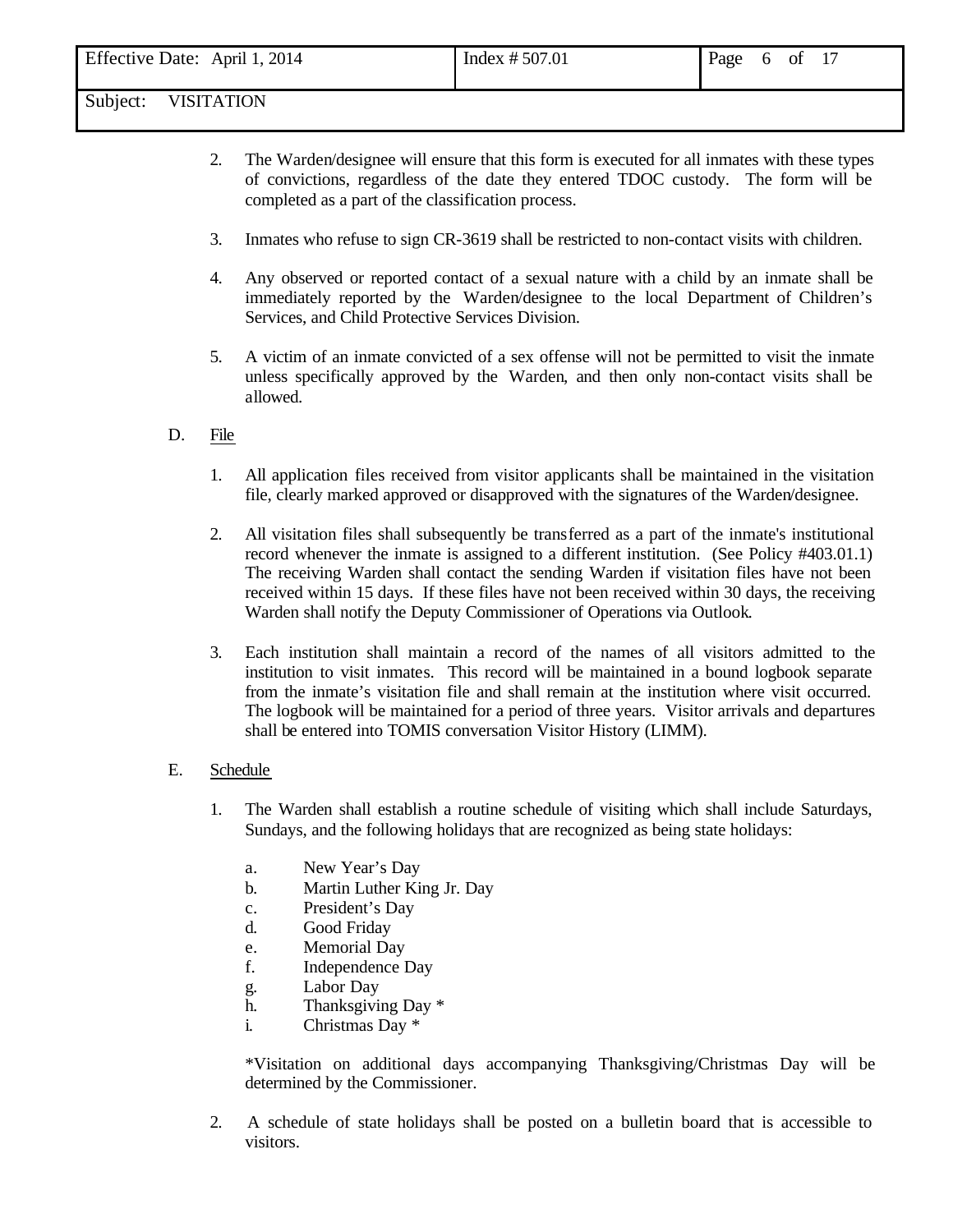- 3. The visitation schedule shall also include one evening per week to allow visiting privileges for those inmates unable to visit on weekends. This should not be construed as allowing a visitor to visit both on the regularly scheduled weekend/holiday schedule and the evening visitation. Institutional space and personnel resources and schedule should be the only reasons to limit the number of visitors or length of visits. The Warden, or designee, may approve other times for visitation due to unusual circumstances. Hours of visits should not interfere with the inmate's work, education, or vocational training schedules.
- 4. The Warden or designee may approve the following types of special visits for persons on or not on the inmate's approved list. If absolutely necessary, they may be approved for hours other than those regularly scheduled for visitation. Approved/disapproved special visiting requests will be placed in the inmate's visitation file.
	- a. Visitors who have traveled 200 miles or more and/or do not visit on a regular basis (at the Warden's discretion)
	- b. Children, as part of a special program to promote family bonding
	- c. Attorneys (See Policy #105.09). Privately managed facilities shall refer to their corporate policy regarding attorneys.
	- d. Prospective employers, sponsors, or parole advisors
	- e. Physicians, psychiatrists, or other health professionals (See Policy #113.30)
	- f. Persons significant to the inmate for purposes of crisis intervention
	- g. Official visitors
	- h. Immediate family members who are under visitation suspension when the inmate is terminally/critically ill.
- 5. The visitation schedule for segregated inmates should accommodate the number of visitors, length, and frequency of visits mandated by Policy #506.16.
- 6. Punitive segregated inmates may be allowed visits at the Warden's discretion. These inmates may visit in an area within the unit or may visit as scheduled with the general population. Institutional policy or procedures shall also establish visitation guidelines for protective custody inmates.
- 7. During an institutional emergency, visitation may be canceled as deemed appropriate by the Warden.
- F. Security
	- 1. Inmates in the regular visiting gallery shall be allowed brief physical contact (i.e., holding hands, kissing, and embracing) at the beginning and end of visitation.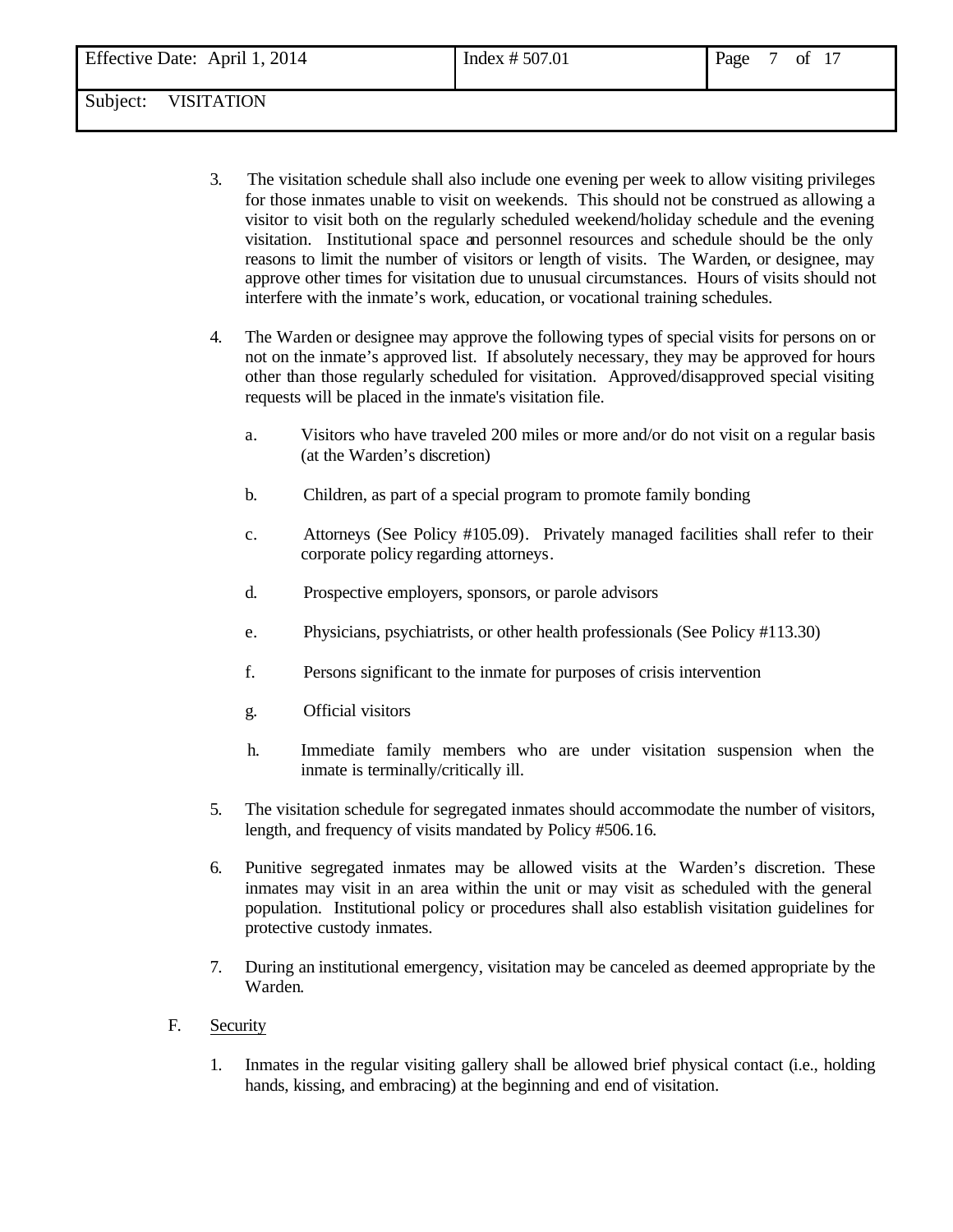- 2. The TDOC recognizes the value of family bonding in regards to the development of children (especially toddlers and infants). Visitation rules of each facility should therefore make reasonable allowances for some physical contact between parents and toddlers and infants. This allowance would apply to the natural or adoptive parent who has legal rights as a parent of a visiting infant or toddler. All visitors should expect that consideration for security may at times require that physical contact between parents and child be limited.
- 3. Visitors shall not enter any areas of the institution except for approved visitation areas and approved routes to and from those areas.
- 4. All visitors shall be searched as specified in Policy #506.06.
- 5. If contraband is found in the possession of a visitor, the contraband shall be confiscated and the visitor may be detained for law enforcement officials. These visitors shall be subject to possible felony prosecution as per TCA 39-16-201. If the visitor refuses to be detained, force should not be used to accomplish this. Vital information such as name, address, phone number, automobile make and model, description, license plate number and state of issue should be documented and provided to law enforcement officials. An incident report shall be submitted. (See Policy #103.02)

## G. Denial, Termination, and Suspension of Visits

- 1. Any visitor may be denied entrance to the visiting area for any reason including, but not limited to:
	- a. Refusing to show proper identification
	- b. Refusing to submit to a search
	- c. Appearing to be under the influence of drugs or alcohol
	- d. Insufficient space for visiting
	- e. Possession of contraband
	- f. Inappropriate dress
	- g. Displaying of security threat group (STG) symbols or affiliation
	- h. Failure to clear the walk-through metal detector at any facility
- 2. Visits may only be terminated by the shift supervisor upon recommendation by the officer in charge of the visiting area; however, less restrictive measures are encouraged, such as warning the inmate and/or the visitor(s). Examples of reasons for warnings or termination include, but are not limited to:
	- a. Inmates or visitors who violate visitation conduct rules
	- b. Failure by visitors to control their children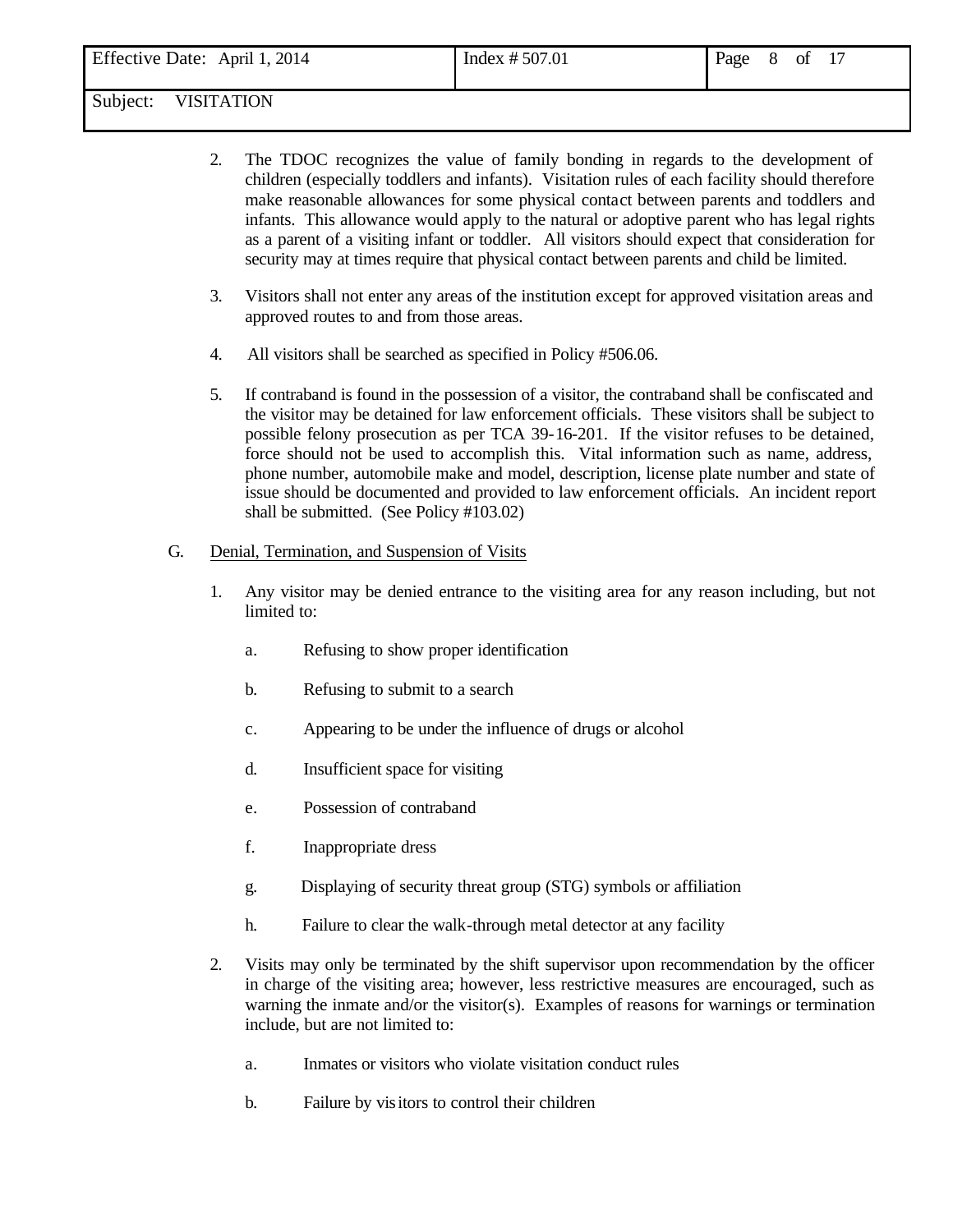| Effective Date: April 1, 2014 | Index $# 507.01$ | Page 9 of 17 |  |  |
|-------------------------------|------------------|--------------|--|--|
|                               |                  |              |  |  |

- 3. Whenever a visit is denied or terminated, a detailed written report, including the name of the employee who witnessed the violation, shall be prepared by the official taking the action. A copy of the report shall be forwarded to the Warden, who will determine whether the action is warranted.
- 4. Other than as specified in Policy #502.01, only the Warden can suspend visitation privileges. In addition to suspending a visitor involved in misconduct, the Warden may have cause to suspend all visitors from an inmate's list if it is believed there may be risk to the institution's security or to the safety of individuals. When such action is taken, the Warden shall provide written justification for the record and provide notice to the individuals suspended. Such notice may be limited to protect the security of the institution or safety of individuals. An action of total suspension shall be reviewed within six months to determine when and who among the visitors may be reinstated. Visiting privileges may be suspended in accordance within the timeframes listed below for any reason, including, but not limited to, the following:
	- a. Visitor(s) and/or inmate have become intoxicated during the visit 12 months and up to termination (strong justification is required for termination.)
	- b. Visitor repeatedly violated visiting rules six months
	- c. Visitor continually failed to control children six months
	- d. Inappropriate sexual contact 12 months
- 5. In the following cases, a visitor may be suspended for a period from 12 months up to and including permanent restriction:
	- a. Attempting to introduce controlled substances or firearms into the institution, including concealment of weapons or controlled substances, in such a manner in the visitor's vehicle that gives an indication of a possible attempt to introduce the contraband into the facility. Mitigating circumstances, such as traces of a controlled substance found in a vehicle in such manner not appearing to be concealed, may warrant a lesser visitation suspension penalty.
	- b. A visitor, who is arrested, shall be suspended pending disposition of the case which may include any conviction, disposition, e.g., incarceration, probation, or parole. Reinstatement of privileges will require submission of a new applic ation.
	- c. Visitor(s) who exhibit behaviors and actions, which, in the Warden's opinion, could jeopardize the security of the institution
- 6. In all instances where inmates test positive for and/or are in possession of illegal drugs, or refuse to comply with a request for a drug screen, in addition to appropriate disciplinary actions, the Warden shall modify the inmate's visits, with the exception of ministers and attorneys, according to the following:
	- a. First Offense Visits shall be suspended for three months.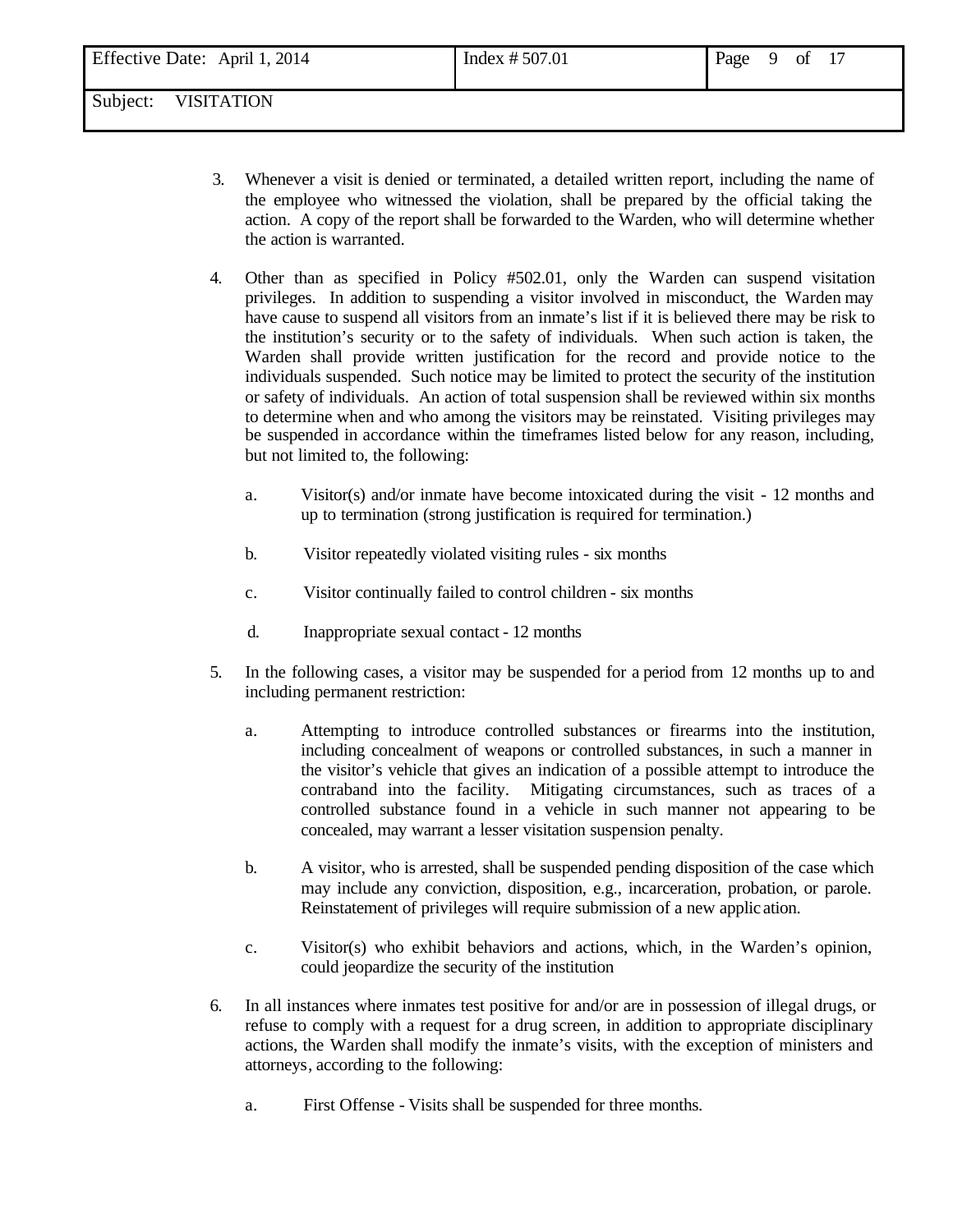| 10 of 14 | Effective Date: April 1, 2014 | Index $# 507.01$ | Page |  |  |  |  |
|----------|-------------------------------|------------------|------|--|--|--|--|
|----------|-------------------------------|------------------|------|--|--|--|--|

- b. Subsequent Offenses Visits shall be suspended for additional three-month periods.
- c. Following a period of visitation restriction of 12 months, inmates who continue to violate rules regarding substance abuse and risk lengthy visitation restrictions shall be given consideration by the Warden for limited and restricted visits by one or two members of the immediate family (or significant friend in the absence of immediate family) who may be instrumental in convincing the inmate to seek help and to comply with substance abuse regulations. These procedures shall be incorporated into the facility's visitation policy.
- d. The penalty may also be considered for reduction if the inmate successfully completes substance abuse programming.
- 7. In all instances where an inmate's visits are suspended for any reason, such as drug conviction, sexual misconduct, etc., Visitation (LIMM) shall be modified to reflect this action. The reason for the suspension will be properly coded on the Visitation (LIMM) "Offender Concerns" screen and the beginning and ending dates will also be entered. This will be completed for each approved visitor on the list. Should the suspension reason be associated with a specific incident, the incident number will also be entered.
- 8. Copies of written notices to inmates and visitors, in all cases of visitation suspension, shall be placed in the inmates' visitation files
- H. Institutional Clinic : Inmates who are patients in the institutional infirmary shall be allowed visits in a time, place, and manner as scheduled by the Warden or his/her designee on a regular basis, provided that the attending physician/health provider allows it.
- I. Outside Hospital
	- 1. Inmates who are patients in community hospitals shall not be allowed visits, unless:
		- a. The hospitalization exceeds two weeks continuous duration, or
		- b. The inmate is in critical condition or terminally ill
		- c. The Warden/designee approves the visit
	- 2. In accordance with hospital policy, children may be allowed to visit if accompanied by an adult who has been approved by the facility and it is in accordance with hospital policy.
	- 3. Visitation shall be restricted to two visitations per week unless the inmate is critical and a maximum of one-half hour per day per approved visitor during established hospital visitation hours, unless further restricted by the attending physician.
	- 4. Hospital visiting rules as well as TDOC rules are to be obeyed.
	- 5. No gifts, food, or packages shall be allowed for inmate patients.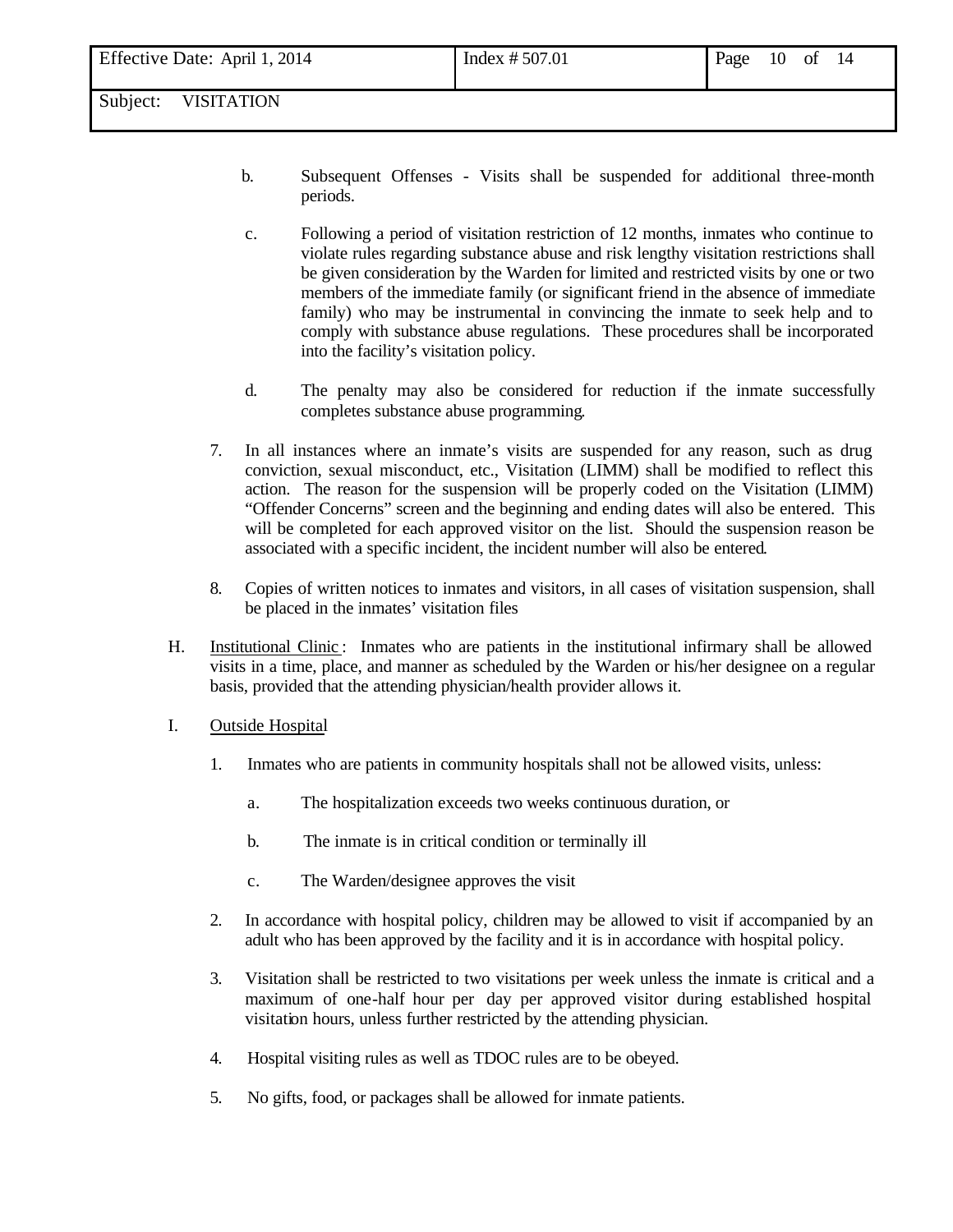- 6. Visits shall be subject to termination and/or suspension under the same criteria as with institutional visits.
- 7. The officer(s) in charge shall maintain a log of names of each visitor, time of arrival, and time of departure. That log shall become part of the record referenced in Section VI.(D)(3) above.
- J. Transient Inmates: Inmates who are in transient status, shall not be allowed any visitation for two weeks. (Attorneys and clergy are exempt) The Warden may allow special visits at the end of the two weeks but only for immediate family members.

### K. Visitation Areas

- 1. All institution visits (to include persons with disabilities) shall take place in areas designated by the Warden. The area should allow reasonable ease of communication between inmates and their visitors.
	- a. Minimum custody inmates should be given the most flexibility and choices about areas for visitation.
	- b. Maximum and close custody inmates at Level 4 custody facilities shall be restricted to more secure areas for visiting due to supervision requirements.
	- c. Attorneys and inmate clients shall, upon request, be afforded privacy for their visits.
	- d. Cooking at minimum-security annexes may be permitted once a week (Saturday or Sunday) during these months. The Warden shall develop procedures that will specify food items and allowable amounts when cooking is permitted. These procedures must be approved by the Deputy Commissioner of Operations prior to implementation. The amount of food permitted must be in proportion to the number of persons visiting the inmate. Inmates convicted of Class A disciplinary infractions shall not be allowed to visit in these areas for a minimum of two months subsequent to the conviction.
	- e. At the Warden's discretion, the outside visitation areas for minimum custody inmates may be operated from November 1 through March 31. No food items, except institutional vending machine food, are approved for consumption on the outside visiting area during this time period, except during weekends where cooking is permitted.
- 2. Vending machines may be furnished in visitation areas.
- L. Property of Visitors
	- 1. Except for privileged official visitors or as specified in Policy #507.02, visitors shall not be allowed to deliver any items to inmates.
	- 2. Facilities utilizing the debit card system for vending machines will not permit any monies into the visitation area.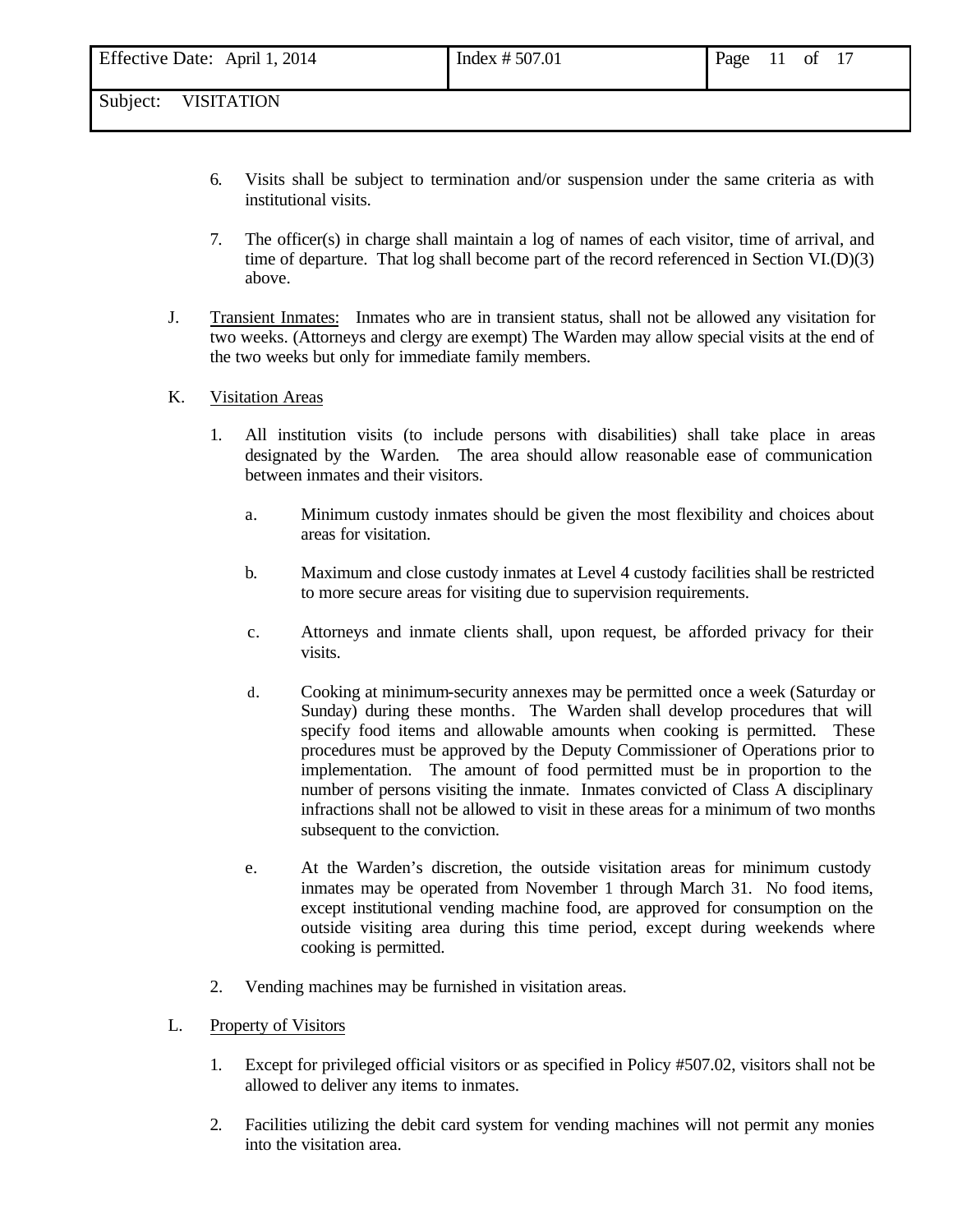- 3. Electronic communication devices are prohibited.
- 4. Visitors shall not be allowed to bring any items into visitation areas except:
	- a. Baby items (i.e. diapers, formula, unopened sealed baby food, etc.)
	- b. Car keys
- 5. All other items shall be placed by the visitor either in institution lockers, where provided, or in their private cars.

#### M. Dress Code for Visitors, Official Visitors, and Volunteers

- 1. Persons entering TDOC facilities should be encouraged to dress comfortably and in casual attire; however, they shall be expected to comply with the following basic dress requirements. Wardens may further define these requirements in local policy.
	- a. Clothing shall fit in an appropriate manner. Clothing appearing to be too large or too small for the wearer, which creates obvious gaps or exposure, or would present a hazard to the wearer will be rejected by the shift supervisor.
	- b. Visitors must wear undergarments. (Examples of undergarments deemed inappropriate are thongs and water brassieres.)
	- c. Appropriate footwear to provide basic foot protection shall be required while on institutional grounds. Open toe shoes or sandals are permitted. Steel-toed shoes, shower shoes, and flip-flops, are prohibited.
	- d. Shorts or skirts are permitted provided the leg is covered to within three inches above the knee in a standing position with the garment worn in the position in which it is intended to be worn.
- 2. The below listed types of clothing are specifically prohibited throughout the year:
	- a. Garments manufactured from spandex or spandex-type fabrics
	- b. Any clothing that is transparent or translucent in nature
	- c. Sleeveless shirts and blouses
	- d. Dresses or clothing exposing a bare chest or midriff
	- e. Camouflage attire
	- f. Worn or tattered clothing with holes
	- g. Clothing with logos that contain pictures, slogans, vulgarity, tobacco/alcohol references, or contain signs or symbols of security threat groups (STG), or any clothing determined by the processing officer to be associated with any STG. The association may be made by color combination, designs, or logos affixed to the clothing, or the manner in which the clothing is worn.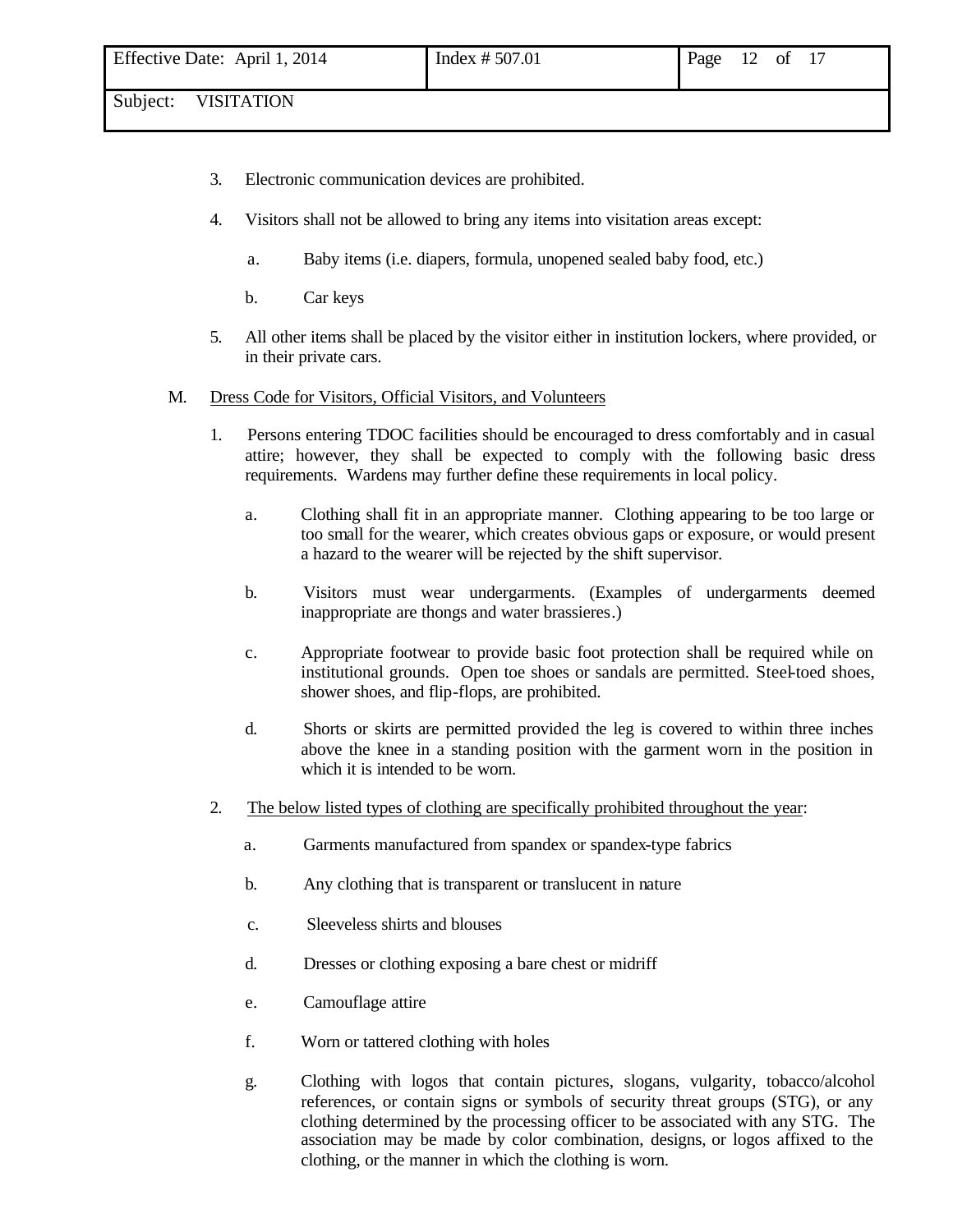- h. Splits in dresses or skirts that extend three inches above the knee, or slits which cause the entire dress or skirt to be above three inches above the knee, will not be permitted.
- i. Bandannas
- 3. Visitors may not wear excessive clothing such as two pairs of pants or an extra shirt under their top layer of clothing. This is necessary to prohibit the exchange of clothing between inmates and visitors.
- 4. Prosthesis, artificial limbs (plastic or other substances), and cardiac pacemakers and defibrillators shall be allowed and the visitor may be required to present a doctor's statement regarding the item.
- N. Institutions with closed circuit television, with recording capabilities, shall operate the recorders continuously during visitation hours. All recordings will be retained at least one week. If the recordings reveal criminal activities, disciplinary offenses, or activities resulting in inmate grievances, those recordings will be maintained until the resolution of the disciplinary, criminal proceeding, lawsuit, or grievance. Recordings, along with Chain of Custody, CR-3255, shall be maintained in the office of the Deputy Warden or Associate Warden where applic able.
- O. TDOC visitation supervisors shall attend a special training program once a year at the Tennessee Correction Academy.
- P. Each institutional visitation handbook shall be submitted to the Deputy Commissioner of Operations for approval on or before April 1 of each year. The handbook shall contain at a minimum the following information:
	- 1. Visitation days and hours
	- 2. Number of visitors allowed
	- 3. Duration of visits
	- 4. Facility directions
	- 5. Lodging accommodations in the area
	- 6. Children's area and rules
	- 7. Picnic area
	- 8. Restrooms
	- 9. Dress code
	- 10. Access to visitation area
	- 11. NCIC background check information
	- 12. Visitation rules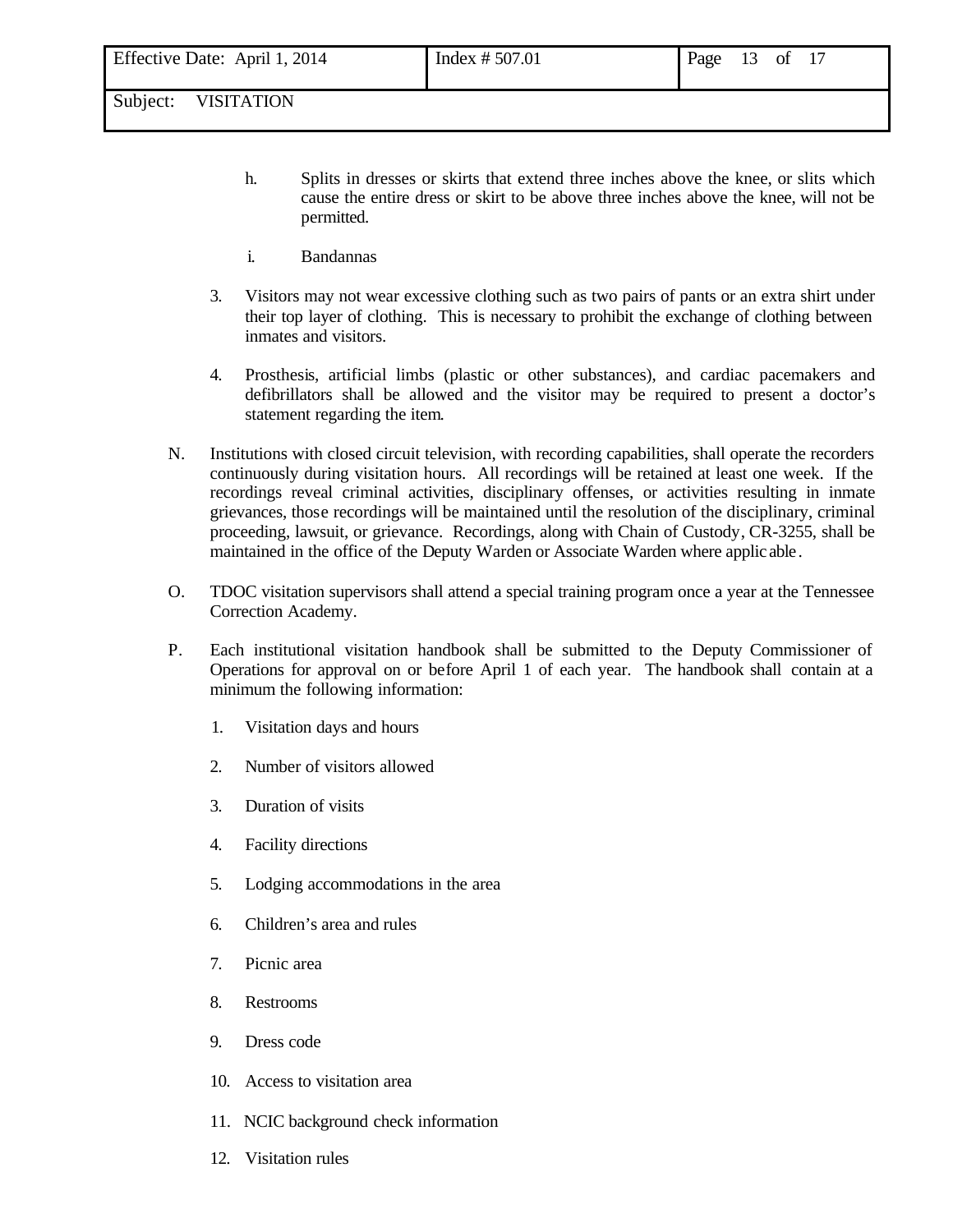- 13. Transportation services
- 14. Complaint referrals
- 15. Title VI
- 16. Searches and contraband
- 17. Prison Rape Elimination Act (PREA)
- Q. Any visitor, volunteer, or invited guest participating in an event at the institution shall also adhere to all dress code expectations as mandated by this policy and institutional guidelines.
- VII. ACA STANDARDS: 4-4156, 4-4169, 4-4267, 4-4498, 4-4499, 4-4500, 4-4503, and 4-4504.
- VIII. EXPIRATION DATE: April 1, 2017.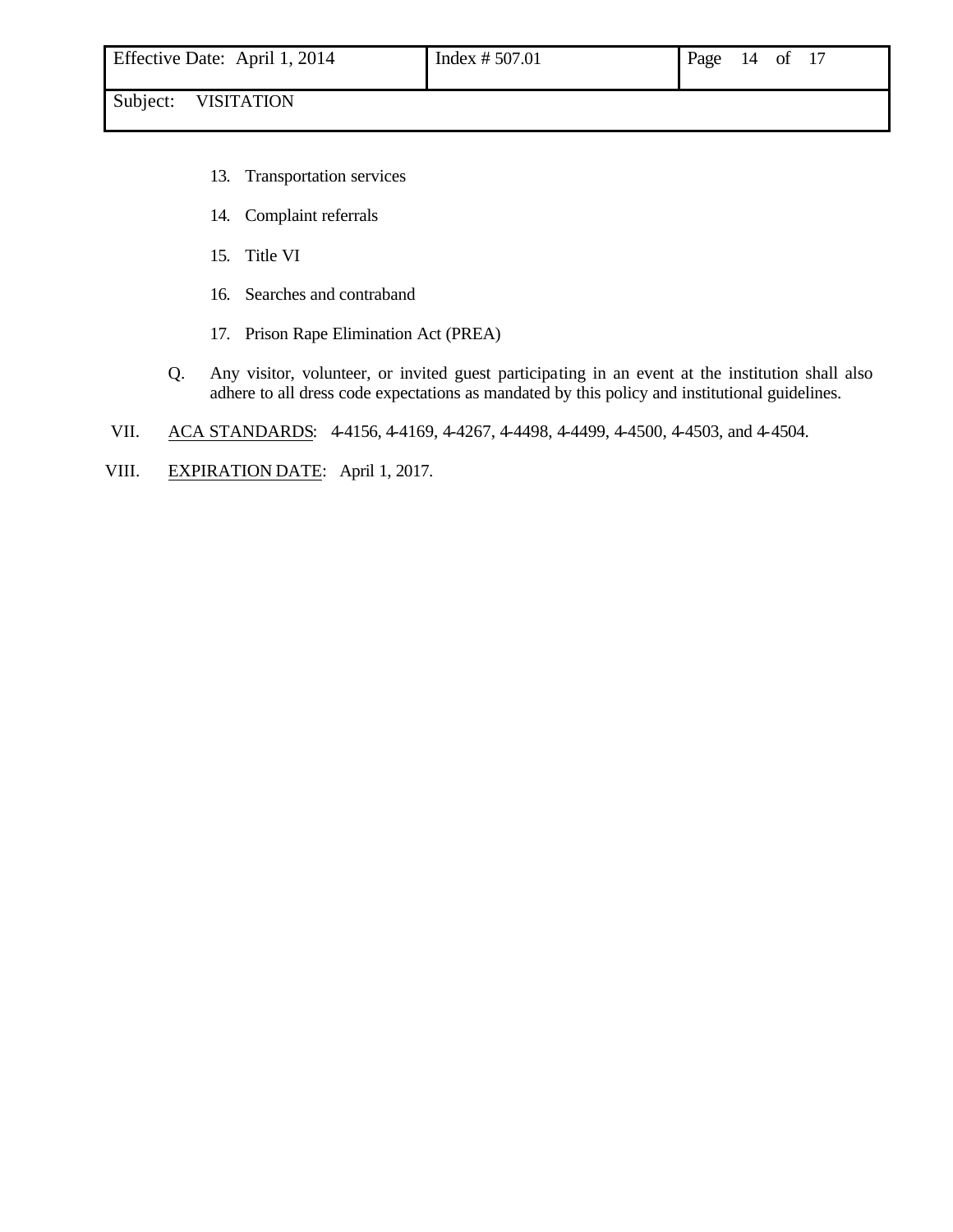

## New Application \_\_\_\_\_\_ TENNESSEE DEPARTMENT OF CORRECTION Update Application\_\_\_\_\_\_ **VISITATION APPLICATION**

| <b>Inmate Name</b>                                                                                                                                                                                                                                                                                                                                                                                                                                                                                                                                                                                                                                                                                                                                     |                                         |                                 |                                                      |                                                         | TDOC#                                                          |                                                                                                                                                                                                                                |          | Institution                                             |                                                                                                                                                                                                                                                                                                                          |  |
|--------------------------------------------------------------------------------------------------------------------------------------------------------------------------------------------------------------------------------------------------------------------------------------------------------------------------------------------------------------------------------------------------------------------------------------------------------------------------------------------------------------------------------------------------------------------------------------------------------------------------------------------------------------------------------------------------------------------------------------------------------|-----------------------------------------|---------------------------------|------------------------------------------------------|---------------------------------------------------------|----------------------------------------------------------------|--------------------------------------------------------------------------------------------------------------------------------------------------------------------------------------------------------------------------------|----------|---------------------------------------------------------|--------------------------------------------------------------------------------------------------------------------------------------------------------------------------------------------------------------------------------------------------------------------------------------------------------------------------|--|
| READ CAREFULLY: All questions must be answered. Any omissions or falsifications, including relationship and prior convictions, will be considered sufficient<br>reason to deny approval or to withdraw approval of the visitor. Please attach recent photograph in lower left-hand corner or application will not be processed.<br>Return this form to the warden of the above noted institution. This application will become part of the inmate's institutional record under the provision of T.C.A. 4-<br>3-606 and 4-6-140. It will be considered a public record available for review by the general public, subject to the procedures established in the above cited<br>statutes. All visitor applicants are subject to a NCIC background check. |                                         |                                 |                                                      |                                                         |                                                                |                                                                                                                                                                                                                                |          |                                                         |                                                                                                                                                                                                                                                                                                                          |  |
|                                                                                                                                                                                                                                                                                                                                                                                                                                                                                                                                                                                                                                                                                                                                                        | <b>Last Name</b>                        |                                 |                                                      |                                                         |                                                                | <b>First Name</b>                                                                                                                                                                                                              |          |                                                         | <b>Middle Name</b>                                                                                                                                                                                                                                                                                                       |  |
|                                                                                                                                                                                                                                                                                                                                                                                                                                                                                                                                                                                                                                                                                                                                                        |                                         | <b>Address</b>                  |                                                      |                                                         |                                                                | City                                                                                                                                                                                                                           |          |                                                         | State & Zip                                                                                                                                                                                                                                                                                                              |  |
|                                                                                                                                                                                                                                                                                                                                                                                                                                                                                                                                                                                                                                                                                                                                                        | <b>Telephone Number</b>                 |                                 |                                                      |                                                         | Male or Female (circle one)                                    |                                                                                                                                                                                                                                |          | <b>Married</b><br>Single<br>Marital Status (circle one) | <b>Divorced</b>                                                                                                                                                                                                                                                                                                          |  |
|                                                                                                                                                                                                                                                                                                                                                                                                                                                                                                                                                                                                                                                                                                                                                        |                                         |                                 |                                                      |                                                         |                                                                |                                                                                                                                                                                                                                |          |                                                         |                                                                                                                                                                                                                                                                                                                          |  |
| Height                                                                                                                                                                                                                                                                                                                                                                                                                                                                                                                                                                                                                                                                                                                                                 |                                         | Weight                          |                                                      | Date of Birth                                           |                                                                |                                                                                                                                                                                                                                |          | Driver's License # and State of Issue                   |                                                                                                                                                                                                                                                                                                                          |  |
| Race (circle one)                                                                                                                                                                                                                                                                                                                                                                                                                                                                                                                                                                                                                                                                                                                                      |                                         |                                 | Hair Color (circle one)                              |                                                         |                                                                | Eye Color (circle one)                                                                                                                                                                                                         |          |                                                         | <b>Complexion</b> (circle one)                                                                                                                                                                                                                                                                                           |  |
| A (Asian or Pacific Islander)<br>B (Black)<br>H (Hispanic)<br>I (American Indian/Alaskan Native)<br>W (White)                                                                                                                                                                                                                                                                                                                                                                                                                                                                                                                                                                                                                                          |                                         | RED (Red/Auburn)<br>SDY (Sandy) | BLN (Blonde/Strawberry)<br>GRY (Gray/Partially Gray) | BAL (Bald)<br>BLK (Black)<br>BRO (Brown)<br>WHI (White) | BLK (Black)<br>BRO (Brown)<br>GRY (Gray)<br>MUL (Multicolored) | BLU (Blue)<br>GRN (Green)<br>HAZ (Hazel)                                                                                                                                                                                       |          | ALB (Albino)<br>BLK (Black)<br>DRB (Dark Brown)         | FAR (Fair)<br>LBR (Light Brown)<br>LGT (Light)<br>MBR (Medium Brown) DRK (Dark)                                                                                                                                                                                                                                          |  |
| <b>Relationship to Inmate</b> (circle one)                                                                                                                                                                                                                                                                                                                                                                                                                                                                                                                                                                                                                                                                                                             |                                         |                                 |                                                      |                                                         |                                                                |                                                                                                                                                                                                                                |          |                                                         |                                                                                                                                                                                                                                                                                                                          |  |
| AP (Adoptive Parent)                                                                                                                                                                                                                                                                                                                                                                                                                                                                                                                                                                                                                                                                                                                                   | DA (Daughter)                           |                                 | FR (Friend)                                          |                                                         | HS (Half Sister)                                               | NI (Niece)                                                                                                                                                                                                                     |          | SM (Step Mother)                                        | WI (Wife)                                                                                                                                                                                                                                                                                                                |  |
| AU (Aunt)                                                                                                                                                                                                                                                                                                                                                                                                                                                                                                                                                                                                                                                                                                                                              |                                         | DI (Daughter-in-Law)            | GD (Granddaughter)                                   |                                                         | HU (Husband)                                                   | SB (Step Brother)                                                                                                                                                                                                              | SN (Son) |                                                         |                                                                                                                                                                                                                                                                                                                          |  |
| BL (Brother-in-Law)                                                                                                                                                                                                                                                                                                                                                                                                                                                                                                                                                                                                                                                                                                                                    | FA (Father)                             |                                 | GF (Grandfather)                                     |                                                         | LG (Legal Guardian)                                            | SD (Step Daughter)                                                                                                                                                                                                             |          | SO (Son-in-Law)                                         |                                                                                                                                                                                                                                                                                                                          |  |
| BR (Brother)<br>CL (Clergy)                                                                                                                                                                                                                                                                                                                                                                                                                                                                                                                                                                                                                                                                                                                            | FC (Foster Child)<br>FL (Father-in-Law) |                                 | GM (Grandmother)<br>GS (Grandson)                    |                                                         | ML (Mother-in-Law)<br>MO (Mother)                              | SF (Step Father)<br>SI (Sister)                                                                                                                                                                                                |          | SR (Step Sister)<br>SS (Step Son)                       |                                                                                                                                                                                                                                                                                                                          |  |
| CO (Cousin)                                                                                                                                                                                                                                                                                                                                                                                                                                                                                                                                                                                                                                                                                                                                            | FP (Foster Parent)                      |                                 | HB (Half Brother)                                    |                                                         | NE (Nephew)                                                    | SL (Sister-in-Law)                                                                                                                                                                                                             |          | UN (Uncle)                                              |                                                                                                                                                                                                                                                                                                                          |  |
| Are you currently on the visiting list of an inmate confined in the Tennessee Department of Correction? Yes                                                                                                                                                                                                                                                                                                                                                                                                                                                                                                                                                                                                                                            |                                         |                                 |                                                      |                                                         |                                                                |                                                                                                                                                                                                                                |          | No                                                      |                                                                                                                                                                                                                                                                                                                          |  |
| If yes, what is his/her name:                                                                                                                                                                                                                                                                                                                                                                                                                                                                                                                                                                                                                                                                                                                          |                                         |                                 |                                                      |                                                         | TDOC #:                                                        |                                                                                                                                                                                                                                |          |                                                         |                                                                                                                                                                                                                                                                                                                          |  |
|                                                                                                                                                                                                                                                                                                                                                                                                                                                                                                                                                                                                                                                                                                                                                        |                                         |                                 |                                                      |                                                         |                                                                |                                                                                                                                                                                                                                |          | If yes, when?                                           |                                                                                                                                                                                                                                                                                                                          |  |
| Have you ever been suspended from visitation? Yes                                                                                                                                                                                                                                                                                                                                                                                                                                                                                                                                                                                                                                                                                                      |                                         |                                 |                                                      | No                                                      |                                                                | If yes, list reason below:                                                                                                                                                                                                     |          |                                                         |                                                                                                                                                                                                                                                                                                                          |  |
| Have you ever been convicted of a felony?                                                                                                                                                                                                                                                                                                                                                                                                                                                                                                                                                                                                                                                                                                              |                                         |                                 | Yes                                                  | No.                                                     |                                                                |                                                                                                                                                                                                                                |          |                                                         | If yes, please list offense(s), date, location disposition/sentence and TDOC number if applicable:                                                                                                                                                                                                                       |  |
|                                                                                                                                                                                                                                                                                                                                                                                                                                                                                                                                                                                                                                                                                                                                                        |                                         |                                 |                                                      |                                                         |                                                                |                                                                                                                                                                                                                                |          |                                                         |                                                                                                                                                                                                                                                                                                                          |  |
| Are you required to carry a pager? Yes                                                                                                                                                                                                                                                                                                                                                                                                                                                                                                                                                                                                                                                                                                                 |                                         |                                 | No                                                   | If yes please state why:                                |                                                                |                                                                                                                                                                                                                                |          |                                                         |                                                                                                                                                                                                                                                                                                                          |  |
| If you have a prosthetic device, pacemaker or defibrillator, you may be required to submit a copy of a physician statement.                                                                                                                                                                                                                                                                                                                                                                                                                                                                                                                                                                                                                            |                                         |                                 |                                                      |                                                         |                                                                |                                                                                                                                                                                                                                |          |                                                         |                                                                                                                                                                                                                                                                                                                          |  |
| Attach a recent photo of yourself only here.                                                                                                                                                                                                                                                                                                                                                                                                                                                                                                                                                                                                                                                                                                           |                                         |                                 |                                                      |                                                         |                                                                |                                                                                                                                                                                                                                |          |                                                         | DATE: the contract of the contract of the contract of the contract of the contract of the contract of the contract of the contract of the contract of the contract of the contract of the contract of the contract of the cont                                                                                           |  |
| Photo must be of quality that can be used for<br>identification purposes. No black & white<br>photographs or pictures copied from copy                                                                                                                                                                                                                                                                                                                                                                                                                                                                                                                                                                                                                 |                                         |                                 |                                                      | must be attached.                                       |                                                                |                                                                                                                                                                                                                                |          |                                                         | If you are under 18 years of age, your parent or legal guardian's approval must be indicated by<br>notarized signature. If signed by legal guardian, a copy of certified court order granting guardianship<br>Visitors' handbooks are available upon receipt of a self-addressed stamped envelope with this application. |  |
|                                                                                                                                                                                                                                                                                                                                                                                                                                                                                                                                                                                                                                                                                                                                                        | machine.                                |                                 |                                                      | Approved                                                |                                                                |                                                                                                                                                                                                                                |          |                                                         |                                                                                                                                                                                                                                                                                                                          |  |
|                                                                                                                                                                                                                                                                                                                                                                                                                                                                                                                                                                                                                                                                                                                                                        |                                         |                                 |                                                      |                                                         |                                                                | Disapproved expansion of the contract of the contract of the contract of the contract of the contract of the contract of the contract of the contract of the contract of the contract of the contract of the contract of the c |          |                                                         | DATE: and the state of the state of the state of the state of the state of the state of the state of the state of the state of the state of the state of the state of the state of the state of the state of the state of the                                                                                            |  |
|                                                                                                                                                                                                                                                                                                                                                                                                                                                                                                                                                                                                                                                                                                                                                        |                                         |                                 |                                                      |                                                         |                                                                | Warden's Designee                                                                                                                                                                                                              |          |                                                         |                                                                                                                                                                                                                                                                                                                          |  |
|                                                                                                                                                                                                                                                                                                                                                                                                                                                                                                                                                                                                                                                                                                                                                        |                                         |                                 |                                                      | __ Approved                                             | Disapproved                                                    |                                                                                                                                                                                                                                |          |                                                         |                                                                                                                                                                                                                                                                                                                          |  |
|                                                                                                                                                                                                                                                                                                                                                                                                                                                                                                                                                                                                                                                                                                                                                        |                                         |                                 |                                                      |                                                         |                                                                | Marden's Signature                                                                                                                                                                                                             |          |                                                         | DATE: and the contract of the contract of the contract of the contract of the contract of the contract of the contract of the contract of the contract of the contract of the contract of the contract of the contract of the                                                                                            |  |
|                                                                                                                                                                                                                                                                                                                                                                                                                                                                                                                                                                                                                                                                                                                                                        |                                         |                                 |                                                      |                                                         |                                                                | (required only if disapproved by designee)                                                                                                                                                                                     |          |                                                         |                                                                                                                                                                                                                                                                                                                          |  |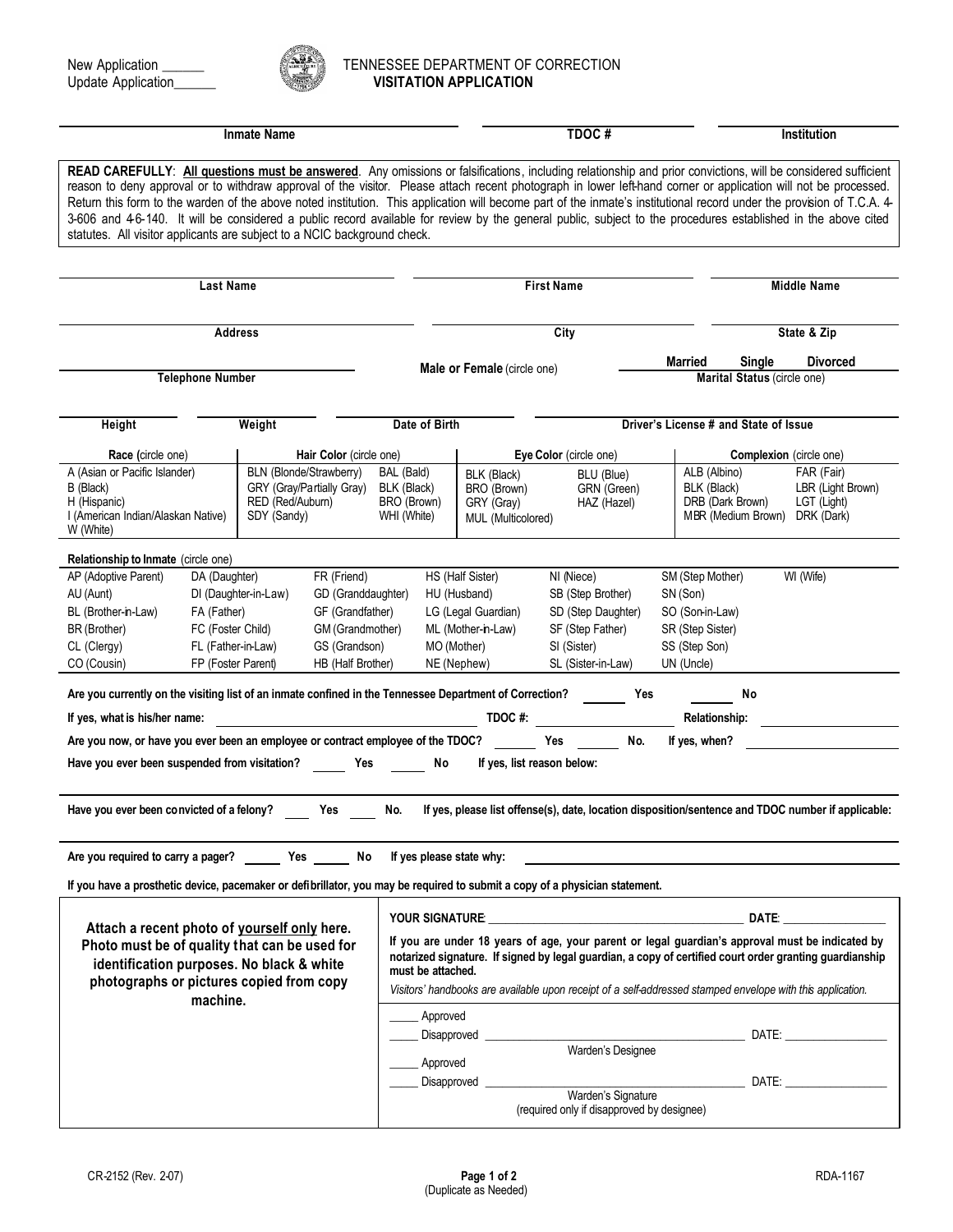

#### TENNESSEE DEPARTMENT OF CORRECTION **VISITATION APPLICATION**

**PARENTAL CONSENT/RELEASE FOR MINOR'S VISITATION** (For children under 18 years of age, please fill out completely, have notarized by a notary public, lawyer, or local postal official)

**Inmate Name TDOC # Institution**

This form must be completed by the custodial parent/legal guardian and properly notarized for minor children (under 18 years of age) to visit an inmate when the custodial parent/legal guardian is unable, or unwilling to visit and accompany the minor child. The child may visit only with the authorized person named below, who is over 18 years of age and who must also be on the approved visitation list of the inmate they wish to visit. Permission is granted for the child to be searched.

| Minor's Name                                 | Date of Birth                     | <b>Relationship of Child to Inmate</b> |
|----------------------------------------------|-----------------------------------|----------------------------------------|
|                                              |                                   |                                        |
|                                              |                                   |                                        |
|                                              |                                   |                                        |
| <b>Approved Escort/Guardian</b>              |                                   | <b>Guardian's Date of Birth</b>        |
|                                              |                                   |                                        |
|                                              |                                   |                                        |
|                                              |                                   |                                        |
|                                              |                                   |                                        |
|                                              |                                   |                                        |
| Signature of Custodial Parent/Legal Guardian |                                   | Date                                   |
|                                              | <b>STATEMENT OF NOTARY PUBLIC</b> |                                        |
|                                              |                                   |                                        |
|                                              |                                   |                                        |
|                                              |                                   |                                        |
|                                              |                                   |                                        |
|                                              |                                   |                                        |
| Notary Public                                |                                   |                                        |
| <b>Visitation File</b><br>XC:<br>Inmate      |                                   |                                        |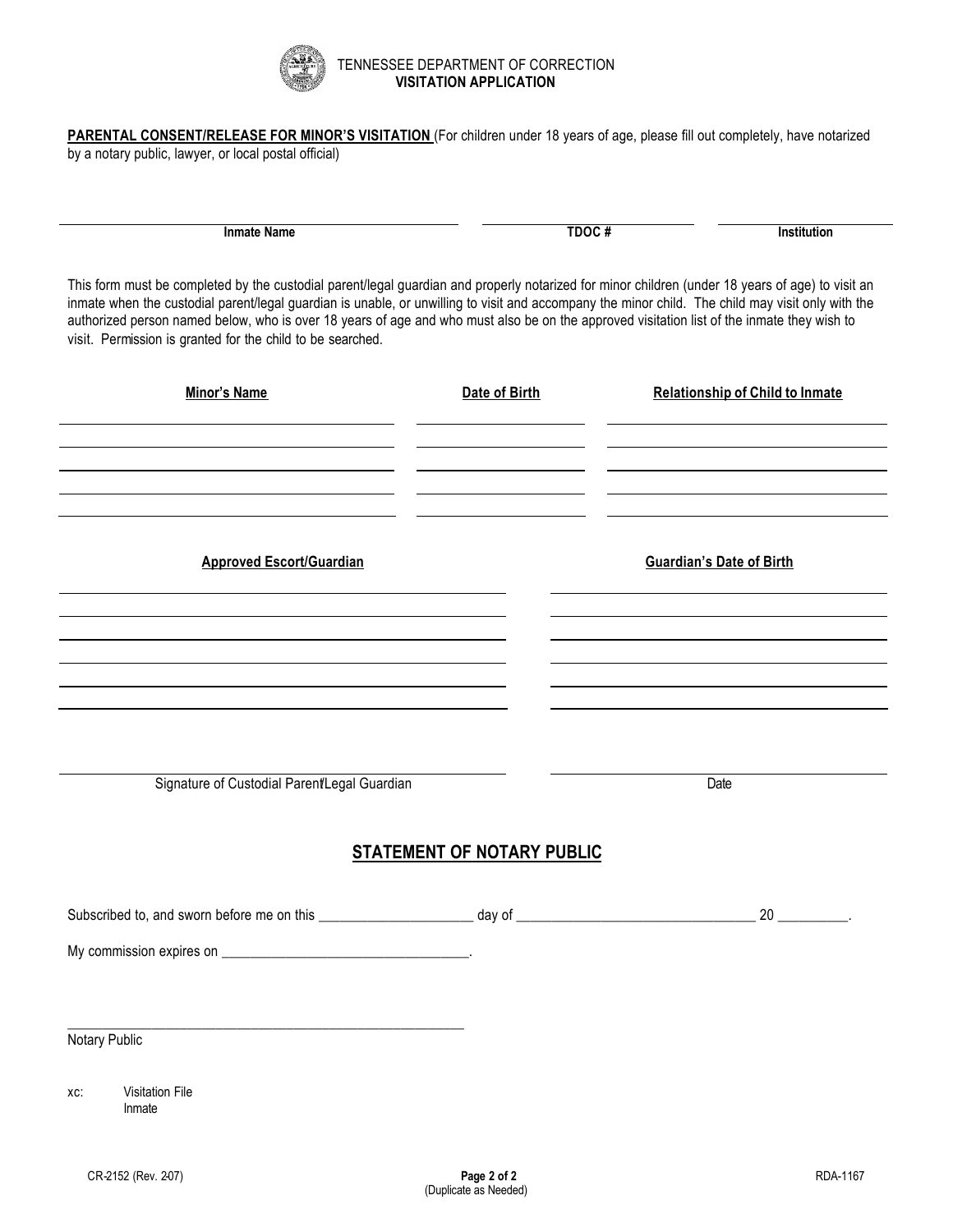# **TENNESSEE DEPARTMENT OF CORRECTION CHAIN OF POSSESSION CONTRABAND**

| Date:                     |                                       |                   |                                 | <b>Control Number:</b>         |                                                            |
|---------------------------|---------------------------------------|-------------------|---------------------------------|--------------------------------|------------------------------------------------------------|
| Time:                     | A.M./P.M.                             |                   |                                 | Disciplinary Report #          | <u> 1989 - Andrea State Barbara, amerikan per</u>          |
| Recovered from:           |                                       |                   |                                 |                                |                                                            |
| Name:                     |                                       |                   | Number:                         |                                | (if applicable)                                            |
| (last)                    | (first)                               | (m <sub>i</sub> ) |                                 |                                |                                                            |
| Check One:                | Offender (see 504.01)<br>Employee     |                   |                                 | Visitor<br>Other               |                                                            |
|                           | Description of Evidence and Recovery: |                   |                                 |                                | <u> 1980 - Johann John Stein, fransk politik (f. 1980)</u> |
|                           |                                       |                   |                                 |                                |                                                            |
|                           |                                       |                   |                                 |                                |                                                            |
| Contraband Discovered By: |                                       |                   |                                 |                                |                                                            |
|                           | (Full name - signature)               |                   |                                 |                                | (Full name - type or print)                                |
|                           |                                       |                   | FINAL DISPOSITION OF CONTRABAND |                                |                                                            |
|                           |                                       |                   |                                 |                                |                                                            |
|                           |                                       |                   |                                 |                                |                                                            |
|                           |                                       |                   |                                 |                                |                                                            |
| Witness:                  |                                       |                   | Witness:                        |                                |                                                            |
| Method of Disposal        |                                       |                   |                                 | (incineration, flushing, etc.) |                                                            |
|                           |                                       |                   |                                 |                                |                                                            |
| <b>DATE</b>               | <b>RELEASED BY</b>                    |                   | <b>RECEIVED BY</b>              |                                | <b>REASON FOR CHANGE</b>                                   |
|                           | Signature                             |                   | Signature                       |                                |                                                            |
|                           | Name & Title (print)                  |                   | Name & Title (print)            |                                |                                                            |
| <b>DATE</b>               | RELEASED BY                           |                   | <b>RECEIVED BY</b>              |                                | <b>REASON FOR CHANGE</b>                                   |
|                           | Signature                             |                   | Signature                       |                                |                                                            |
|                           | Name & Title (print)                  |                   | Name & Title (print)            |                                |                                                            |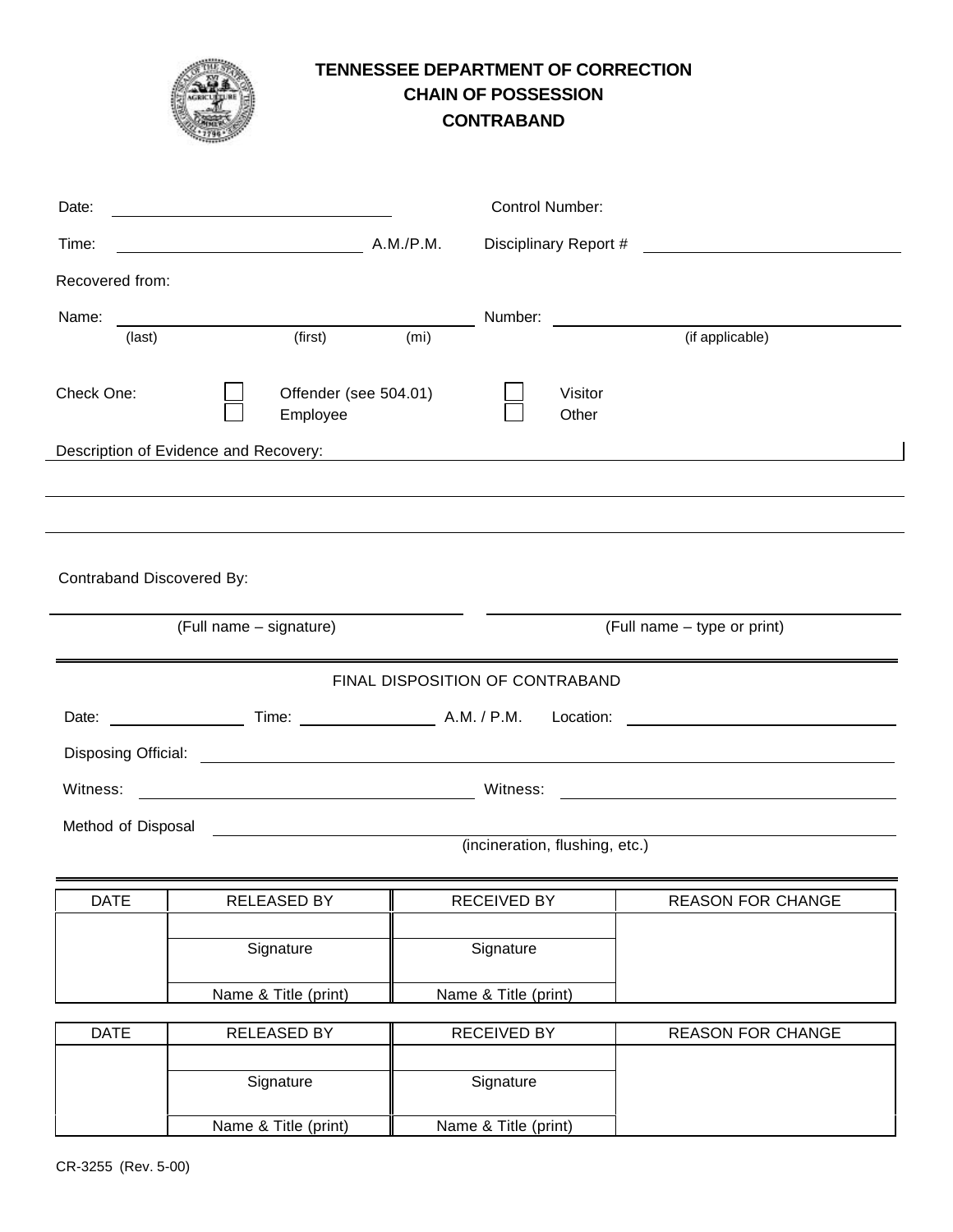| <b>DATE</b> | <b>RELEASED BY</b>   | <b>RECEIVED BY</b>   | <b>REASON FOR CHANGE</b> |
|-------------|----------------------|----------------------|--------------------------|
|             |                      |                      |                          |
|             | Signature            | Signature            |                          |
|             |                      |                      |                          |
|             | Name & Title (print) | Name & Title (print) |                          |

| <b>DATE</b> | <b>RELEASED BY</b>   | <b>RECEIVED BY</b>   | <b>REASON FOR CHANGE</b> |
|-------------|----------------------|----------------------|--------------------------|
|             |                      |                      |                          |
|             | Signature            | Signature            |                          |
|             |                      |                      |                          |
|             | Name & Title (print) | Name & Title (print) |                          |

| <b>DATE</b> | <b>RELEASED BY</b>   | <b>RECEIVED BY</b>   | <b>REASON FOR CHANGE</b> |
|-------------|----------------------|----------------------|--------------------------|
|             |                      |                      |                          |
|             | Signature            | Signature            |                          |
|             |                      |                      |                          |
|             | Name & Title (print) | Name & Title (print) |                          |

| <b>DATE</b> | <b>RELEASED BY</b>   | <b>RECEIVED BY</b>   | <b>REASON FOR CHANGE</b> |
|-------------|----------------------|----------------------|--------------------------|
|             |                      |                      |                          |
|             | Signature            | Signature            |                          |
|             |                      |                      |                          |
|             | Name & Title (print) | Name & Title (print) |                          |

| <b>DATE</b> | <b>RELEASED BY</b>   | <b>RECEIVED BY</b>   | <b>REASON FOR CHANGE</b> |
|-------------|----------------------|----------------------|--------------------------|
|             |                      |                      |                          |
|             | Signature            | Signature            |                          |
|             |                      |                      |                          |
|             | Name & Title (print) | Name & Title (print) |                          |

| <b>DATE</b> | <b>RELEASED BY</b>   | <b>RECEIVED BY</b>   | <b>REASON FOR CHANGE</b> |
|-------------|----------------------|----------------------|--------------------------|
|             |                      |                      |                          |
|             | Signature            | Signature            |                          |
|             |                      |                      |                          |
|             | Name & Title (print) | Name & Title (print) |                          |

| <b>DATE</b> | <b>RELEASED BY</b>   | <b>RECEIVED BY</b>   | <b>REASON FOR CHANGE</b> |
|-------------|----------------------|----------------------|--------------------------|
|             |                      |                      |                          |
|             | Signature            | Signature            |                          |
|             |                      |                      |                          |
|             | Name & Title (print) | Name & Title (print) |                          |

| <b>DATE</b> | <b>RELEASED BY</b>   | <b>RECEIVED BY</b>   | <b>REASON FOR CHANGE</b> |
|-------------|----------------------|----------------------|--------------------------|
|             |                      |                      |                          |
|             | Signature            | Signature            |                          |
|             |                      |                      |                          |
|             | Name & Title (print) | Name & Title (print) |                          |